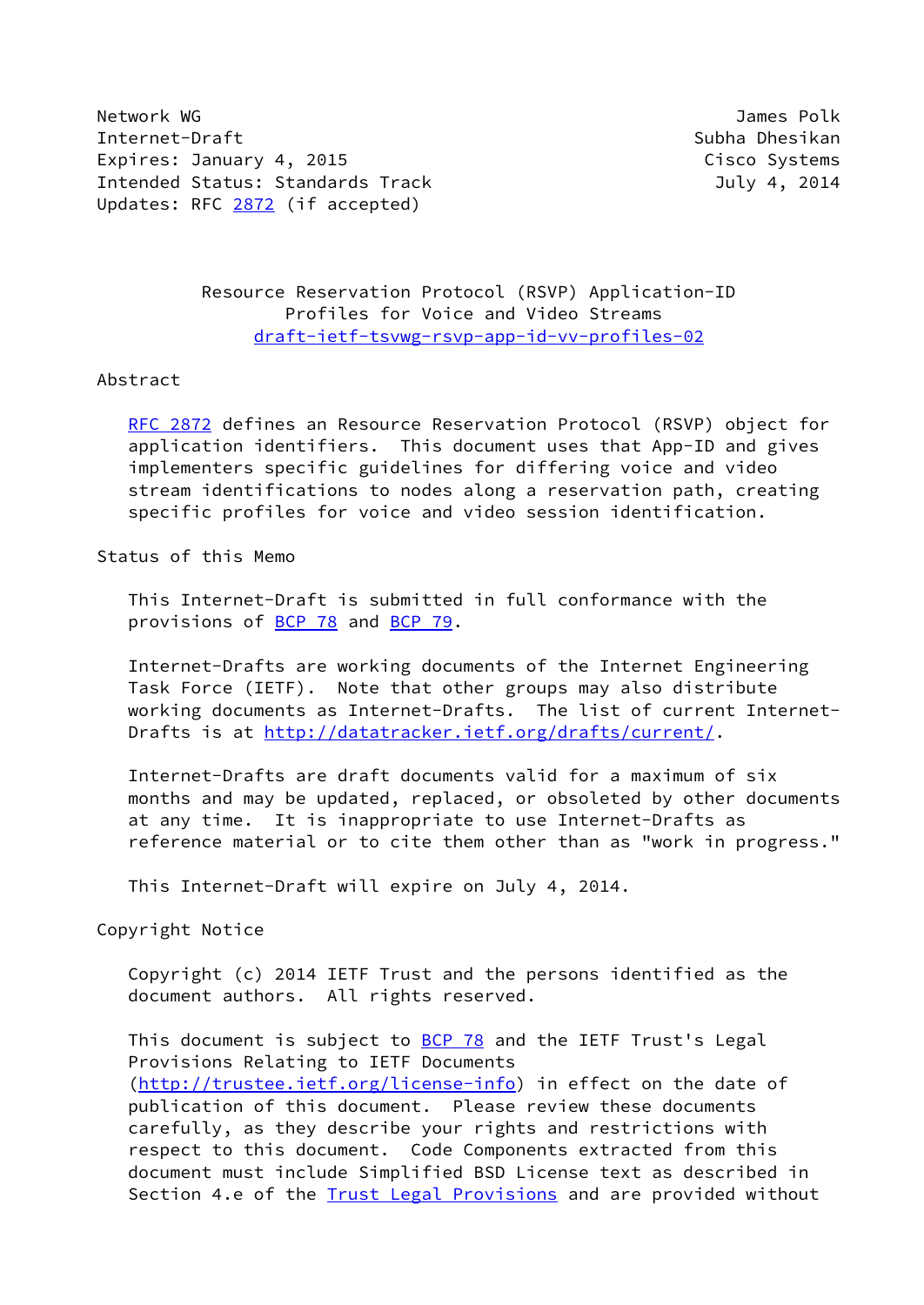Polk & Dhesikan **Expires July 4, 2014** [Page 1]

#### <span id="page-1-1"></span>Internet-Draft RSVP APP-ID Profiles July 2014

# Table of Contents

| $\perp$ .  | $\overline{2}$                                                                    |
|------------|-----------------------------------------------------------------------------------|
| 2.         | RSVP Application-ID Template 3                                                    |
| 3.         | The Voice and Video Application-ID Profiles $\dots \dots \dots$<br>$\overline{4}$ |
|            | $3.1$ The Broadcast video Profile<br>$\overline{4}$                               |
|            | $3.2$ The Real-time Interactive Profile 5                                         |
|            | $3.3$ The Multimedia Conferencing Profile 5                                       |
|            | $3.4$ The Multimedia Streaming Profile 6                                          |
|            | $3.5$ The Conversational Profile 6                                                |
| <u>4</u> . |                                                                                   |
| 5.         |                                                                                   |
|            | 5.1 Application Profiles 7                                                        |
|            | $5.1.1$ Broadcast Profiles IANA Registry 8                                        |
|            | $5.1.2$ Realtime-Interactive Profiles IANA Registry 8                             |
|            | $5.1.3$ Multimedia-Conferencing Profiles IANA Registry 9                          |
|            | $5.1.4$ Multimedia-Streaming Profiles IANA Registry 10                            |
|            | $5.1.5$ Conversational Profiles IANA Registry 10                                  |
| 6.         | Acknowledgments                                                                   |
| 7.         |                                                                                   |
|            | Normative References $\underline{12}$<br>7.1.                                     |
|            | Informative References $\frac{13}{2}$<br>7.2.                                     |
|            |                                                                                   |
|            | Appendix                                                                          |
|            |                                                                                   |

# <span id="page-1-0"></span>[1](#page-1-0). Introduction

[RFC 2872](https://datatracker.ietf.org/doc/pdf/rfc2872) [\[RFC2872](https://datatracker.ietf.org/doc/pdf/rfc2872)] describes the usage of policy elements for providing application information in Resource Reservation Protocol (RSVP) signaling [\[RFC2205](https://datatracker.ietf.org/doc/pdf/rfc2205)]. The intention of providing this information is to enable application-based policy control. However, [RFC 2872](https://datatracker.ietf.org/doc/pdf/rfc2872) does not enumerate any application profiles. The absence of explicit, uniform profiles leads to incompatible handling of these values and misapplied policies. An application profile used by a sender might not be understood by the intermediaries or receiver in a different domain. Therefore, there is a need to enumerate application profiles that are universally understood and applied for correct policy control.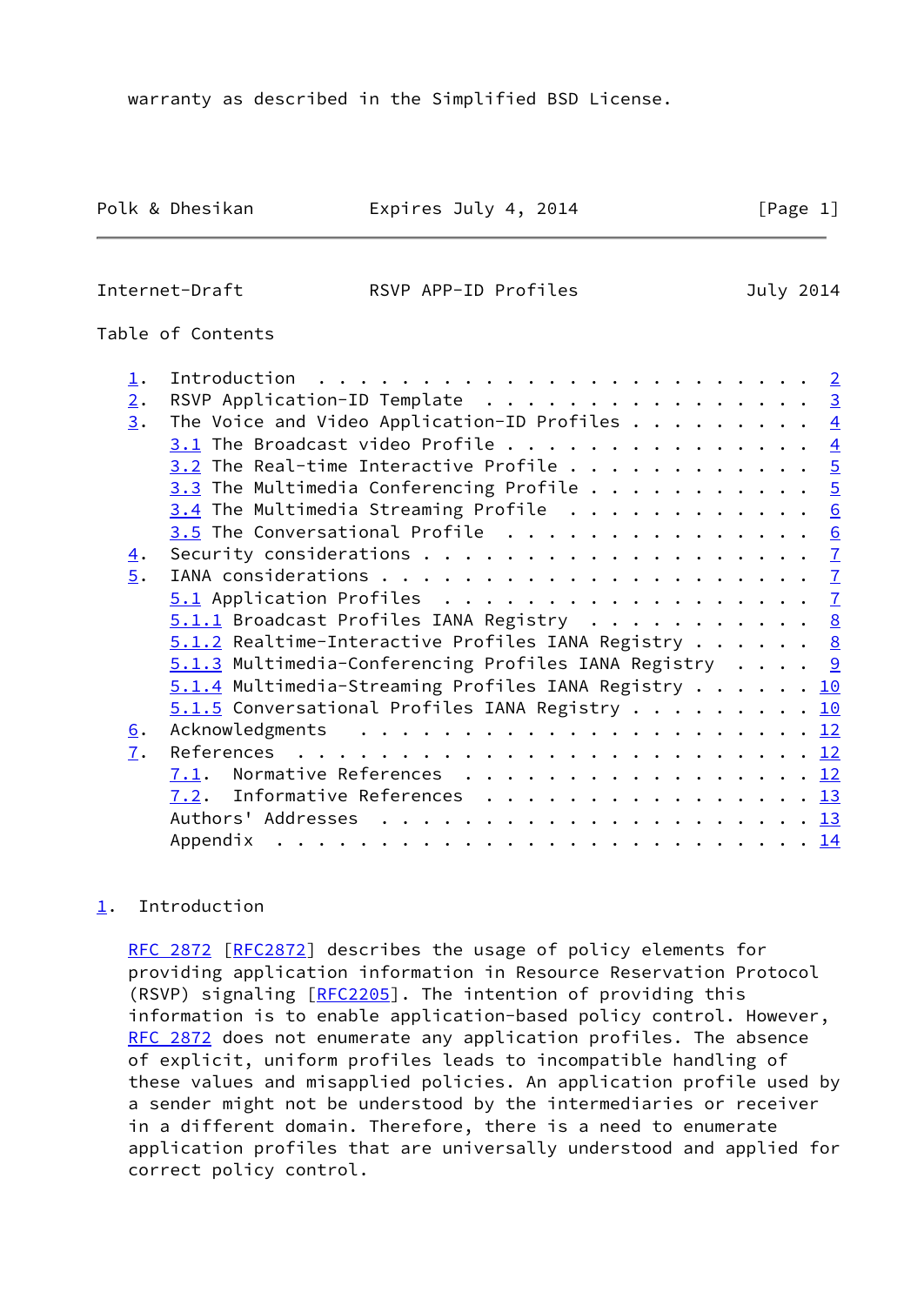Call control between endpoints has the ability to bind or associate many attributes to a reservation. One new attribute is currently being defined so as to establish the type of traffic contained in that reservation. This is accomplished via assigning a traffic label to the call (or session or flow) [\[ID-TRAF-CLASS\]](#page-15-2).

 This document takes the application traffic classes from [\[ID-TRAF-CLASS](#page-15-2)] and places those strings in the APP-ID object defined in  $RFC 2872$ . Thus, the intermediary devices (e.g., routers) processing the RSVP message can learn the identified profile within the Application-ID policy element for a particular reservation, and possibly be configured with the profile(s) to understand them

| Polk & Dhesikan | Expires July 4, 2014 | [Page 2] |
|-----------------|----------------------|----------|
|-----------------|----------------------|----------|

<span id="page-2-1"></span>

| Internet-Draft | RSVP APP-ID Profiles | July 2014 |
|----------------|----------------------|-----------|
|----------------|----------------------|-----------|

correctly, thus performing the correct admission control.

 Another goal of this document is to the ability to signal an application profile which can then be translated into a DSCP value as per the choice of each domain. While the DCLASS object [[RFC2996](https://datatracker.ietf.org/doc/pdf/rfc2996)] allows the transfer of DSCP value in an RSVP message, that RFC does not allow the flexibility of having different domains choosing the DSCP value for the traffic classes that they maintain.

 How these labels indicate the appropriate Differentiated Services Codepoint (DSCP) is out of scope for this document.

 This document will break out each application type and propose how the values in application-id template should be populated for uniformity and interoperability.

## <span id="page-2-2"></span>[1.1](#page-2-2) Terminology

 The key words "MUST", "MUST NOT", "REQUIRED", "SHALL", "SHALL NOT", "SHOULD", "SHOULD NOT", "RECOMMENDED", "MAY", and "OPTIONAL" in this document are to be interpreted as described in [RFC 2119 \[RFC 2119](https://datatracker.ietf.org/doc/pdf/rfc2119)].

## <span id="page-2-0"></span>[2](#page-2-0). RSVP Application ID Template

The template from [RFC 2872](https://datatracker.ietf.org/doc/pdf/rfc2872) is as follows:

| PE Length (8) | P-type = AUTH_APP |  |
|---------------|-------------------|--|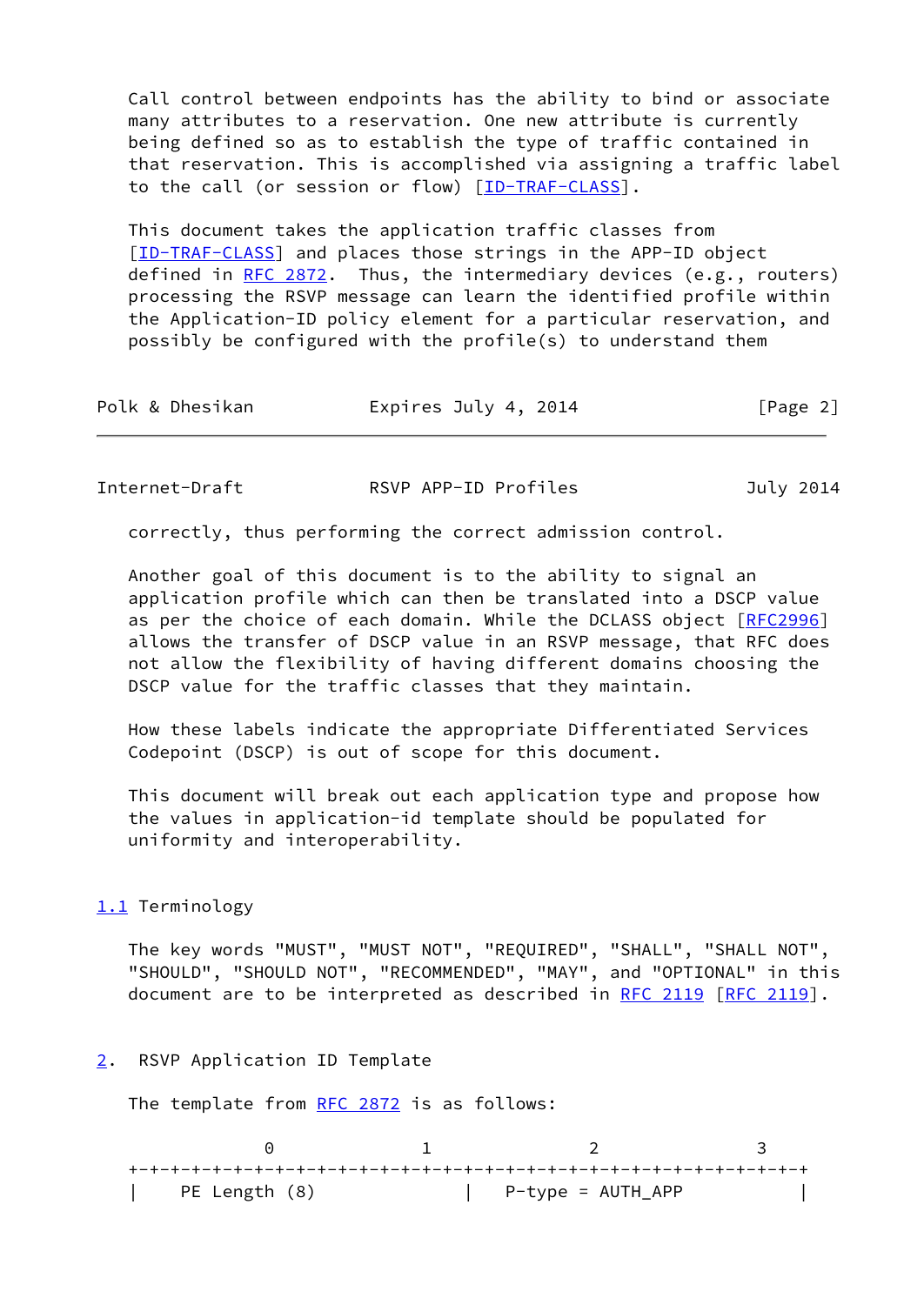| POLICY_LOCATOR                   | ASCII DN |
|----------------------------------|----------|
|                                  |          |
|                                  |          |
| Application name as ASCII string |          |
| (e.g. SAP. EXE)                  |          |
|                                  |          |

In line with how this policy element is constructed in [RFC 2872,](https://datatracker.ietf.org/doc/pdf/rfc2872) the A-type will remain "POLICY\_LOCATOR".

The P-type field is first created in  $[REC2752]$ . This document uses the existing P-type "AUTH\_APP" for application traffic class.

 The first Sub-type will be mandatory for every profile within this document, and will be "ASCII\_DN". No other Sub-types are defined by any profile within this document, but MAY be included by individual implementations - and MUST be ignored if not understood by receiving implementations along the reservation path.

| Polk & Dhesikan | Expires July 4, 2014 | [Page 3] |
|-----------------|----------------------|----------|
|-----------------|----------------------|----------|

<span id="page-3-1"></span>Internet-Draft **RSVP APP-ID Profiles** July 2014

[RFC 2872](https://datatracker.ietf.org/doc/pdf/rfc2872) states the #1 sub-element from [RFC 2872](https://datatracker.ietf.org/doc/pdf/rfc2872) as the "identifier that uniquely identifies the application vendor", which is optional to include. This document modifies this vendor limitation so that the identifier need only be unique - and not limited to an application vendor (identifier). For example, this specification now allows an RFC that defines an industry recognizable term or string to be a valid identifier. For example, a term or string taken from another IETF document, such as "conversational" or "avconf" from [\[ID-TRAF-CLASS](#page-15-2)]. This sub-element is still optional to include.

 The following subsections will define the values within the above template into specific profiles for voice and video identification.

<span id="page-3-0"></span>[3](#page-3-0). The Voice and Video Application-ID Profiles

 This section contains the elements of the Application ID policy object which is used to signal the application classes defined in [\[ID-TRAF-CLASS](#page-15-2)].

<span id="page-3-2"></span>[3.1](#page-3-2) The Broadcast Profiles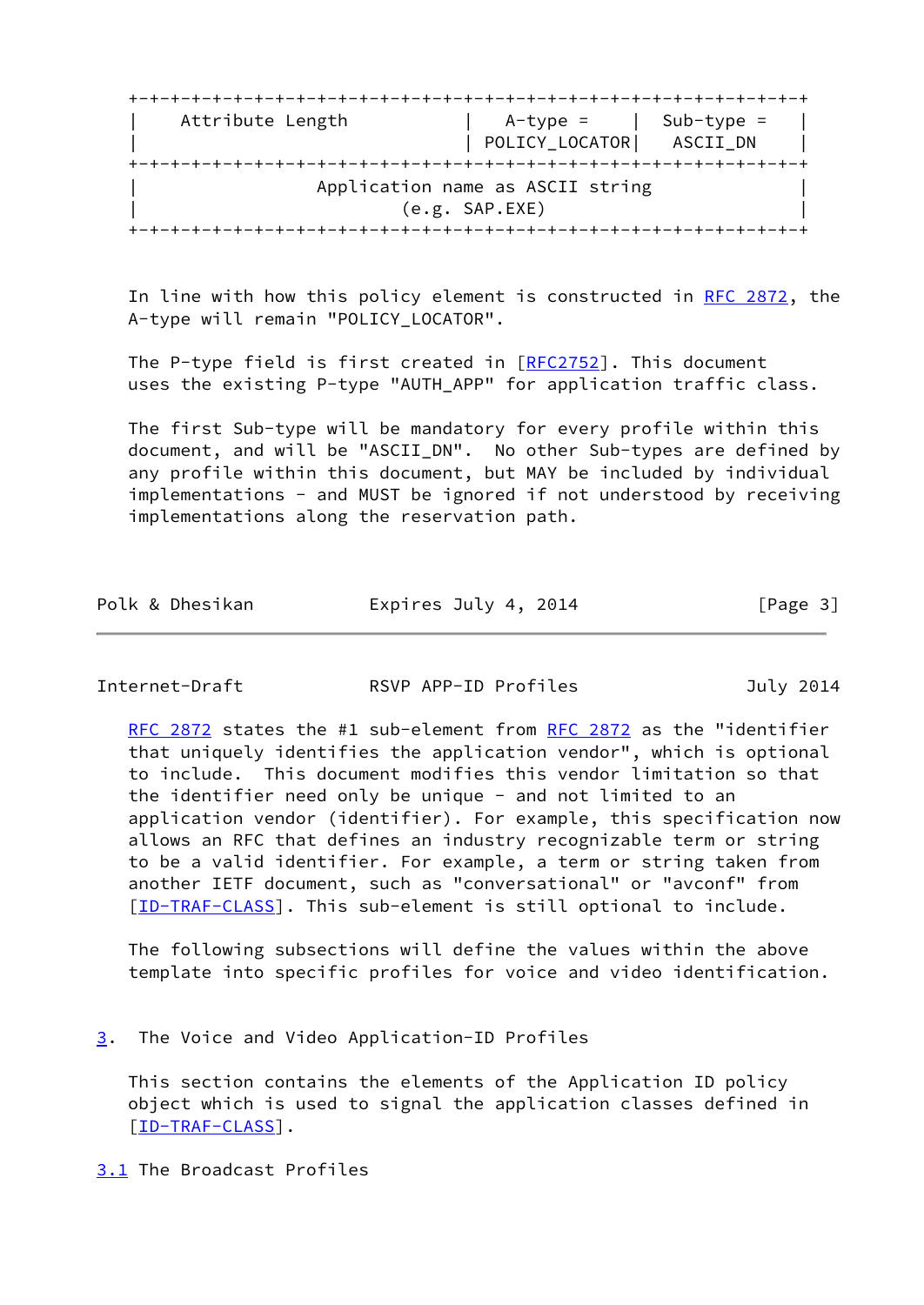Broadcast profiles are for minimally buffered one-way streaming flows, such as video surveillance, or Internet based concerts or non-VOD TV broadcasts such as live sporting events. This document creates Broadcast profiles for - Broadcast IPTV for audio and video - Broadcast Live-events for audio and video - Broadcast Surveillance for audio and video Here is an example profile for identifying Broadcast Video-Surveillance AUTH\_APP, POLICY\_LOCATOR, ASCII\_DN, "GUID=http://www.rfc-editor.org/rfc/rfcXXXX.txt, APP=broadcast.video.surveillance, VER=" [Editor's Note: "rfcXXXX" will be replaced with the RFC number assigned to the [\[ID-TRAF-CLASS\]](#page-15-2) reference. This 'note' should be removed during the RFC-Editor review process.] Where the Globally Unique Identifier (GUID) indicates the documented

reference that created this well-known string [[ID-TRAF-CLASS\]](#page-15-2), the APP is the profile name with no spaces, and the "VER=" is included, but has no value at this time.

| Polk & Dhesikan | Expires July 4, 2014 | [Page 4] |
|-----------------|----------------------|----------|

<span id="page-4-1"></span>Internet-Draft **RSVP APP-ID Profiles** July 2014

<span id="page-4-0"></span>[3.2](#page-4-0) The Realtime Interactive Profiles

 Realtime Interactive profiles are for on-line gaming, and both remote and virtual avconf applications, in which the timing is particularly important towards the feedback to uses of these applications. This traffic type will generally not be UDP based, with minimal tolerance to RTT delays.

This document creates Realtime Interactive profiles for

- Realtime-Interactive Gaming

- Realtime-Interactive Remote-Desktop
- Realtime-Interactive Virtualized-Desktop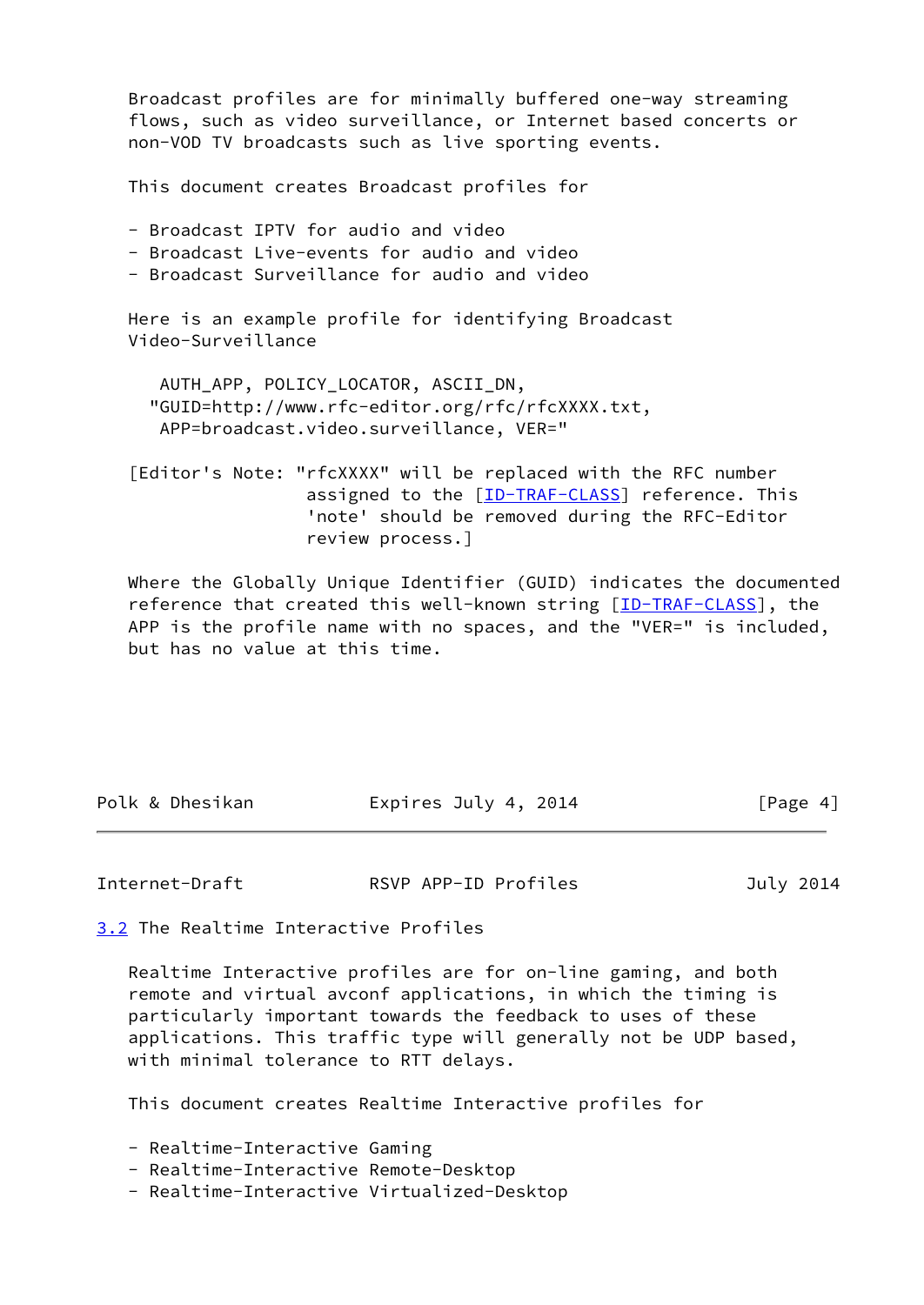Here is the profile for identifying Realtime-Interactive Gaming

```
 AUTH_APP, POLICY_LOCATOR, ASCII_DN,
 "GUID=http://www.rfc-editor.org/rfc/rfcXXXX.txt,
 APP=realtime-interactive.gaming, VER="
```
 Where the Globally Unique Identifier (GUID) indicates the documented reference that created this well-known string [[ID-TRAF-CLASS\]](#page-15-2), the APP is the profile name with no spaces, and the "VER=" is included, but has no value, but MAY if versioning becomes important.

## <span id="page-5-0"></span>[3.3](#page-5-0) The Multimedia Conferencing Profiles

 There will be Multimedia Conferencing profiles for presentation data, application sharing and whiteboarding, where these applications will most often be associated with a larger Conversational (audio and/or audio/video) conference. Timing is important, but some minimal delays are acceptable, unlike the case for Realtime-Interactive traffic.

This document creates Multimedia-Conferencing profiles for

- Multimedia-Conferencing presentation-data
- Multimedia-Conferencing presentation-video
- Multimedia-Conferencing presentation-audio
- Multimedia-Conferencing application-sharing
- Multimedia-Conferencing whiteboarding

 Here is the profile for identifying Multimedia-Conferencing Application-sharing

 AUTH\_APP, POLICY\_LOCATOR, ASCII\_DN, "GUID=http://www.rfc-editor.org/rfc/rfcXXXX.txt, APP=multimedia-conferencing.application-sharing, VER="

 Where the Globally Unique Identifier (GUID) indicates the RFC reference that created this well-known string [[ID-TRAF-CLASS\]](#page-15-2), the

| Polk & Dhesikan<br>Expires July 4, 2014 | [Page 5] |
|-----------------------------------------|----------|
|-----------------------------------------|----------|

<span id="page-5-2"></span>Internet-Draft RSVP APP-ID Profiles July 2014

 APP is the profile name with no spaces, and the "VER=" is included, but has no value, but MAY if versioning becomes important.

<span id="page-5-1"></span>[3.4](#page-5-1) The Multimedia Streaming Profiles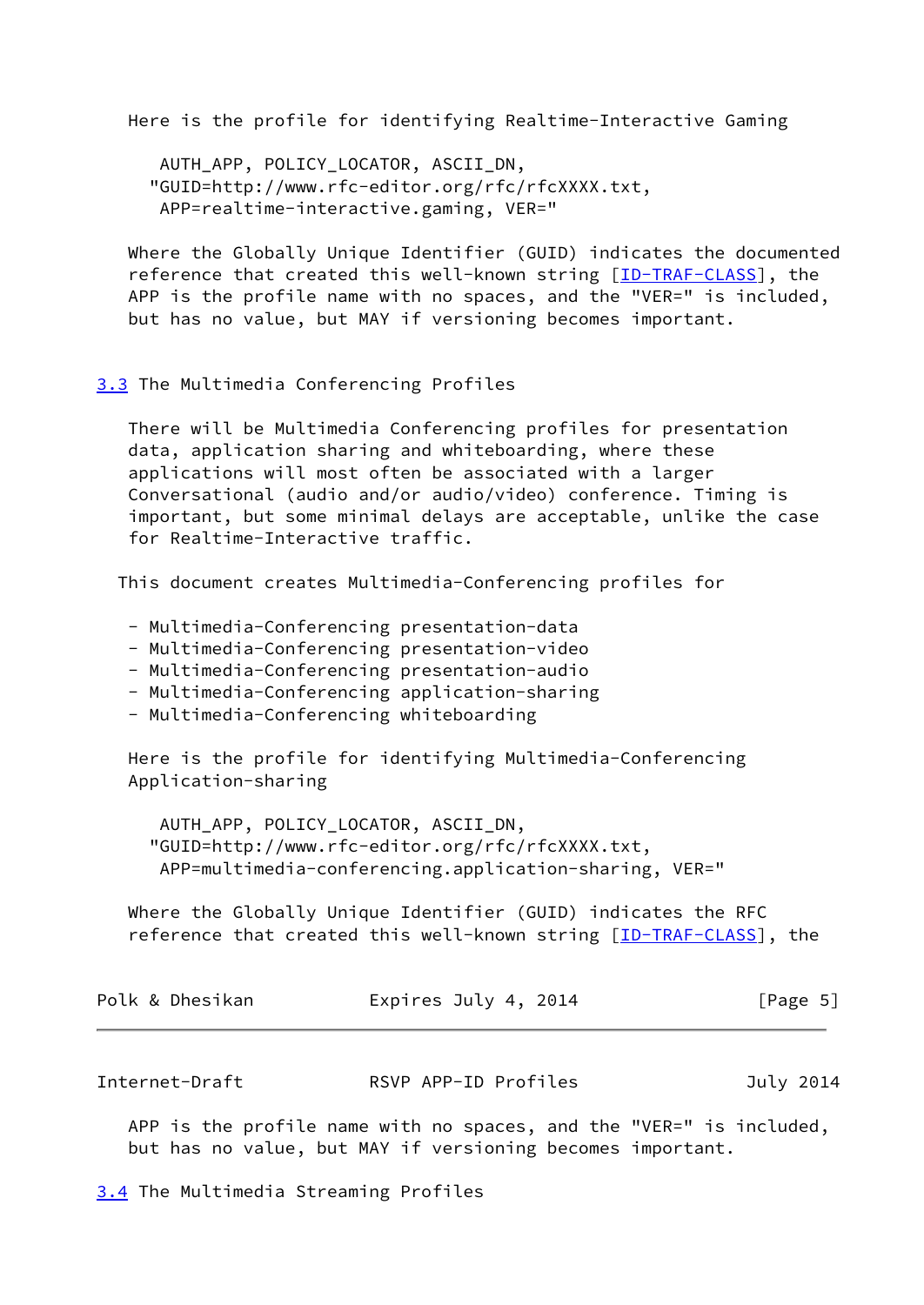Multimedia Streaming profiles are for more significantly buffered one-way streaming flows than Broadcast profiles. These include...

This document creates Multimedia Streaming profiles for

```
 - Multimedia-Streaming multiplex
```
- Multimedia-Streaming webcast

 Here is the profile for identifying Multimedia Streaming webcast

 AUTH\_APP, POLICY\_LOCATOR, ASCII\_DN, "GUID=http://www.rfc-editor.org/rfc/rfcXXXX.txt, APP=multimedia-streaming.webcast, VER="

 Where the Globally Unique Identifier (GUID) indicates the documented reference that created this well-known string [[ID-TRAF-CLASS\]](#page-15-2), the APP is the profile name with no spaces, and the "VER=" is included, but has no value, but MAY if versioning becomes important.

## <span id="page-6-0"></span>[3.5](#page-6-0) The Conversational Profiles

 Conversational category is for realtime bidirectional communications, such as voice or video, and is the most numerous due to the choices of application with or without adjectives. The number of profiles is then doubled because there needs to be one for unadmitted and one for admitted. The IANA section lists all that are currently proposed for registration at this time, therefore there will not be an exhaustive list provided in this section.

This document creates Conversational profiles for

```
 - Conversational Audio
```
- Conversational Audio Admitted
- Conversational Video
- Conversational Video Admitted
- Conversational Audio Avconf
- Conversational Audio Avconf Admitted
- Conversational Video Avconf
- Conversational Video Avconf Admitted
- Conversational Audio Immersive
- Conversational Audio Immersive Admitted
- Conversational Video Immersive
- Conversational Video Immersive Admitted

Here is an example profile for identifying Conversational Audio:

Polk & Dhesikan Expires July 4, 2014 [Page 6]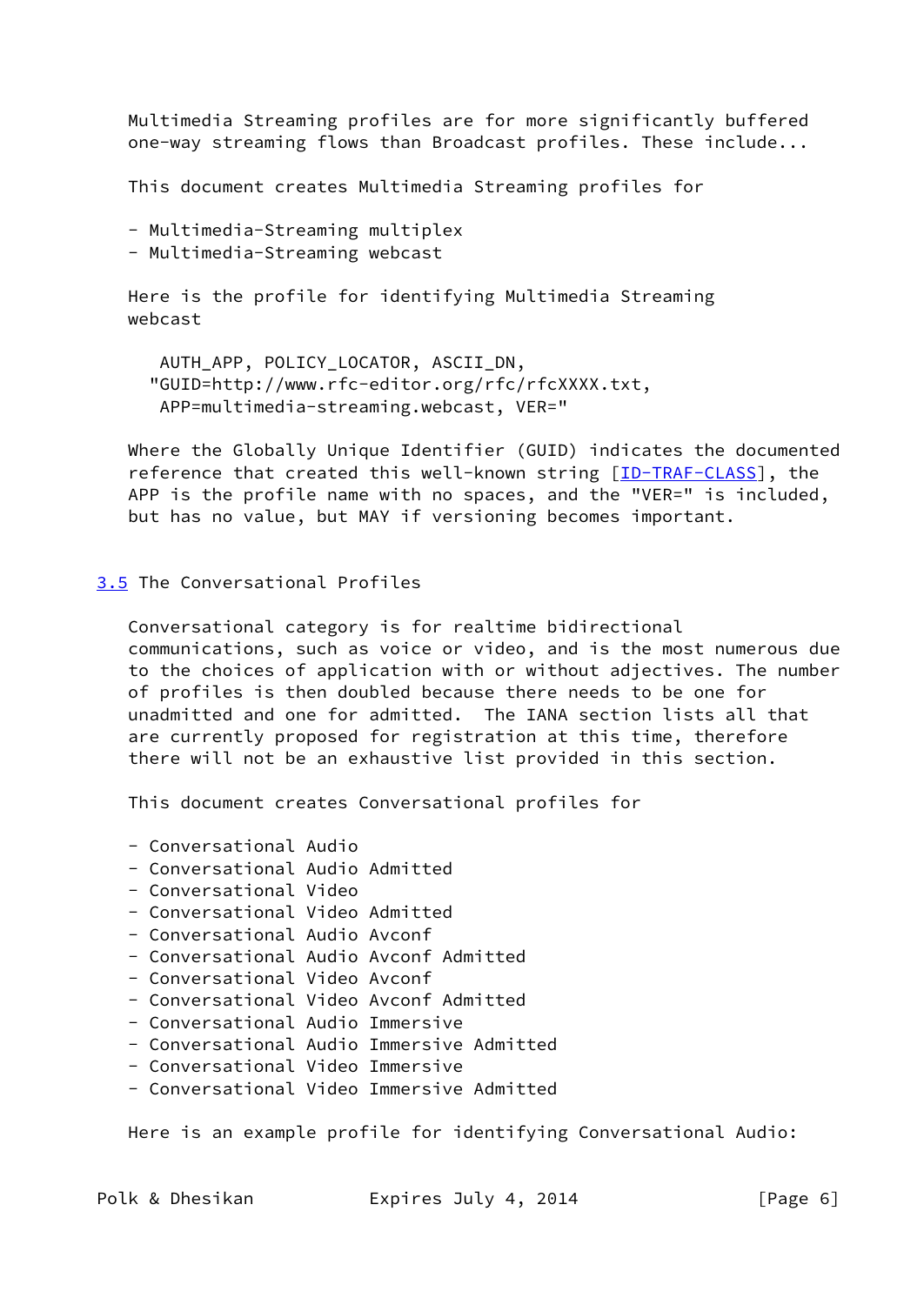<span id="page-7-1"></span> AUTH\_APP, POLICY\_LOCATOR, ASCII\_DN, "GUID=http://www.rfc-editor.org/rfc/rfcXXXX.txt, APP=conversational.audio, VER="

 Where the Globally Unique Identifier (GUID) indicates the documented reference that created this well-known string [[ID-TRAF-CLASS\]](#page-15-2), the APP is the profile name with no spaces, and the "VER=" is included, but has no value, but MAY if versioning becomes important.

#### <span id="page-7-0"></span>[4](#page-7-0). Security considerations

The security considerations section within [RFC 2872](https://datatracker.ietf.org/doc/pdf/rfc2872) sufficiently covers this document, with one possible exception - someone using the wrong template values (e.g., claiming a reservation is Multimedia Streaming when it is in fact Real-time Interactive). Given that each traffic flow is within separate reservations, and RSVP does not have the ability to police the type of traffic within any reservation, solving for this appears to be administratively handled at best. This is not meant to be a 'punt', but there really is nothing this template creates that is going to make things any harder for anyone (that we know of now).

#### <span id="page-7-2"></span>[5](#page-7-2). IANA considerations

<span id="page-7-3"></span>[5.1](#page-7-3) Application Profiles

 This document requests IANA create a new registry for the application identification classes similar to the following table within the Resource Reservation Protocol (RSVP) Parameters registry:

 Registry Name: RSVP APP-ID Profiles Reference: [this document] Registration procedures: Standards Track document [[RFC5226](https://datatracker.ietf.org/doc/pdf/rfc5226)]

 [Editor's Note: "rfcXXXX" will be replaced with the RFC number assigned to the [\[ID-TRAF-CLASS\]](#page-15-2) reference. This 'note' should be removed during the RFC-Editor review process.]

<span id="page-7-4"></span>[5.1.1](#page-7-4) Broadcast Profiles IANA Registry

```
 Broadcast Audio IPTV Profile
   P-type = AUTH_APP
   A-type = POLICY_LOCATOR
   Sub-type = ASCII_DN
```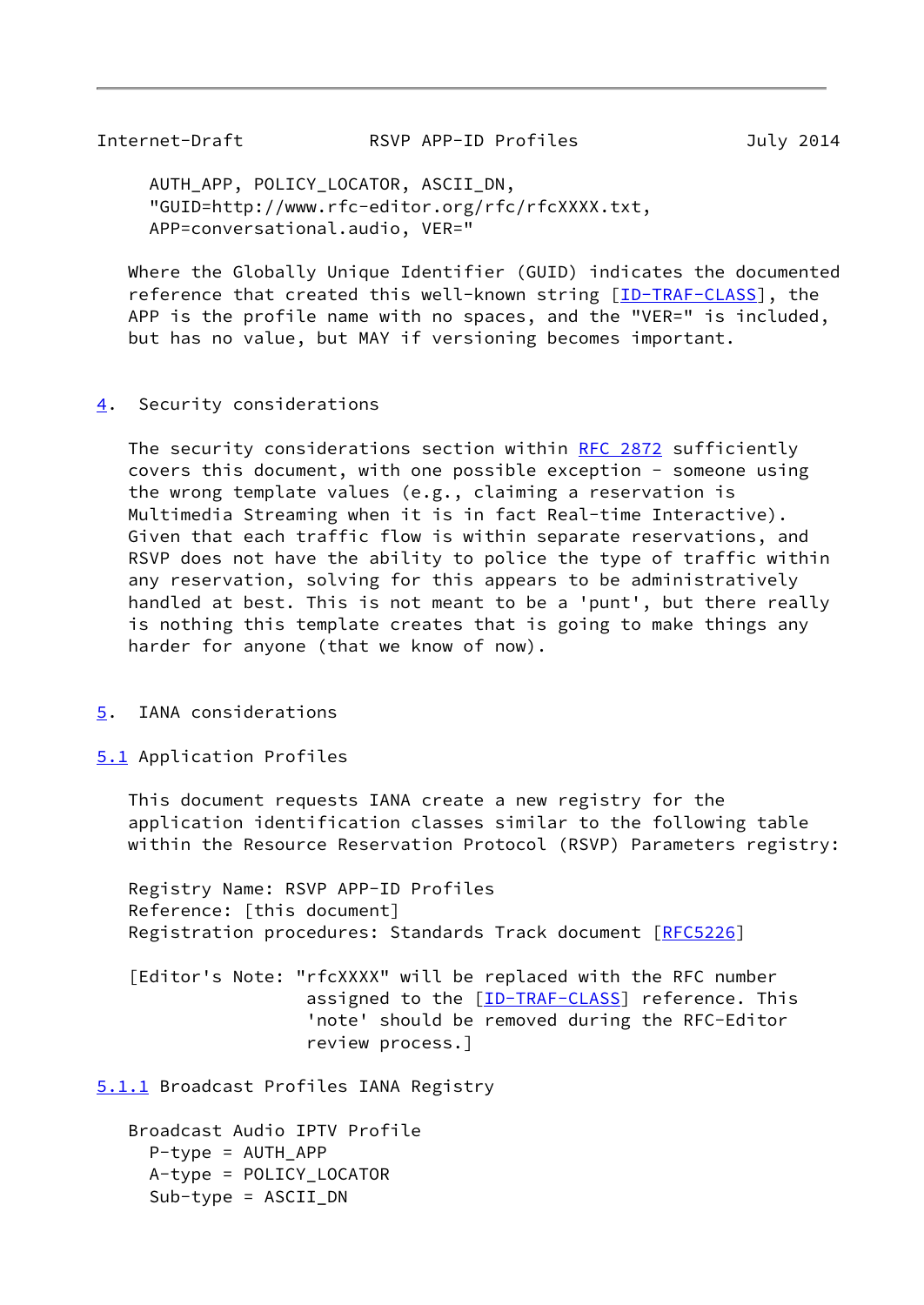```
 Conformant policy locator =
                        "GUID=http://www.rfc-editor.org/rfc/rfcXXXX.txt,
                         APP=broadcast.audio.iptv, VER="
      Reference: [this document]
Polk & Dhesikan Expires July 4, 2014 [Page 7]
Internet-Draft RSVP APP-ID Profiles July 2014
    Broadcast Video IPTV Profile
     P-type = AUTHAPP A-type = POLICY_LOCATOR
      Sub-type = ASCII_DN
      Conformant policy locator =
                        "GUID=http://www.rfc-editor.org/rfc/rfcXXXX.txt,
                         APP=broadcast.video.iptv, VER="
      Reference: [this document]
    Broadcast Audio Live-events Profile
      P-type = AUTH_APP
      A-type = POLICY_LOCATOR
      Sub-type = ASCII_DN
      Conformant policy locator =
                        "GUID=http://www.rfc-editor.org/rfc/rfcXXXX.txt,
                         APP=broadcast.audio.live-events, VER="
      Reference: [this document]
    Broadcast Video Live-events Profile
      P-type = AUTH_APP
      A-type = POLICY_LOCATOR
      Sub-type = ASCII_DN
      Conformant policy locator =
                        "GUID=http://www.rfc-editor.org/rfc/rfcXXXX.txt,
                         APP=broadcast.video.live-events, VER="
      Reference: [this document]
    Broadcast Audio-Surveillance Profile
      P-type = AUTH_APP
      A-type = POLICY_LOCATOR
     Sub-type = ASCII_DN Conformant policy locator =
                        "GUID=http://www.rfc-editor.org/rfc/rfcXXXX.txt,
                         APP=broadcast.audio.surveillance, VER="
      Reference: [this document]
    Broadcast Video-Surveillance Profile
      P-type = AUTH_APP
```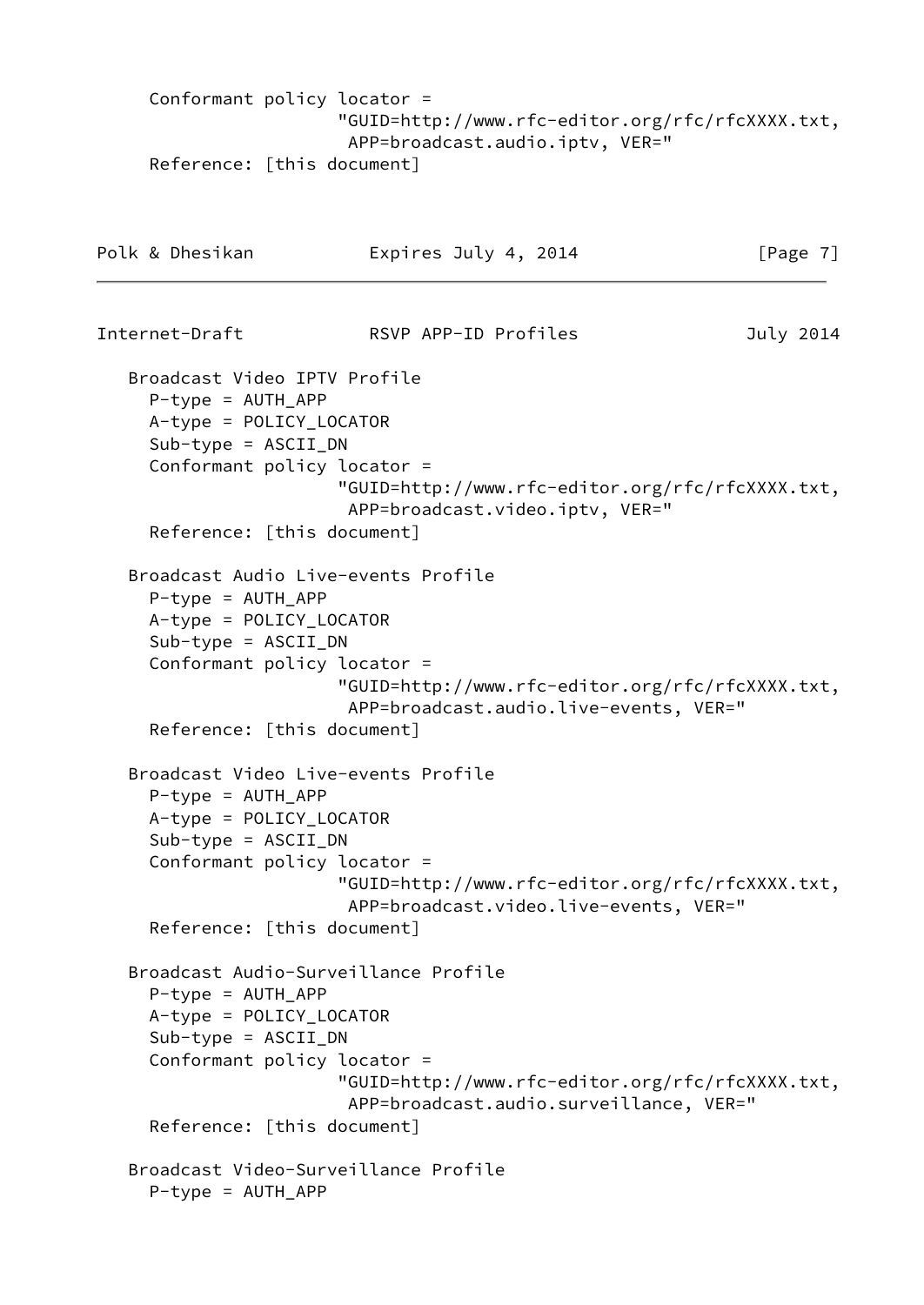```
 A-type = POLICY_LOCATOR
      Sub-type = ASCII_DN
      Conformant policy locator =
                        "GUID=http://www.rfc-editor.org/rfc/rfcXXXX.txt,
                         APP=broadcast.video.surveillance, VER="
      Reference: [this document]
5.1.2 Realtime-Interactive Profiles IANA Registry
    Realtime-Interactive Gaming Profile
      P-type = AUTH_APP
     A-type = POLICY_LOCATOR
      Sub-type = ASCII_DN
Polk & Dhesikan Expires July 4, 2014 [Page 8]
Internet-Draft RSVP APP-ID Profiles July 2014
      Conformant policy locator =
                        "GUID=http://www.rfc-editor.org/rfc/rfcXXXX.txt,
                         APP= realtime-interactive.gaming, VER="
      Reference: [this document]
    Real-time Interactive Remote-Desktop Profile
     P-type = AUTH APP
      A-type = POLICY_LOCATOR
      Sub-type = ASCII_DN
      Conformant policy locator =
                        "GUID=http://www.rfc-editor.org/rfc/rfcXXXX.txt,
                         APP=realtime-interactive.remote-desktop, VER="
      Reference: [this document]
    Real-time Interactive Virtualized-Desktop Profile
      P-type = AUTH_APP
      A-type = POLICY_LOCATOR
      Sub-type = ASCII_DN
      Conformant policy locator =
                        "GUID=http://www.rfc-editor.org/rfc/rfcXXXX.txt,
                         APP=realtime-interactive.
                             remote-desktop.virtual, VER="
      Reference: [this document]
    Real-time Interactive Telemetry Profile
     P-type = AUTH APP
      A-type = POLICY_LOCATOR
      Sub-type = ASCII_DN
      Conformant policy locator =
```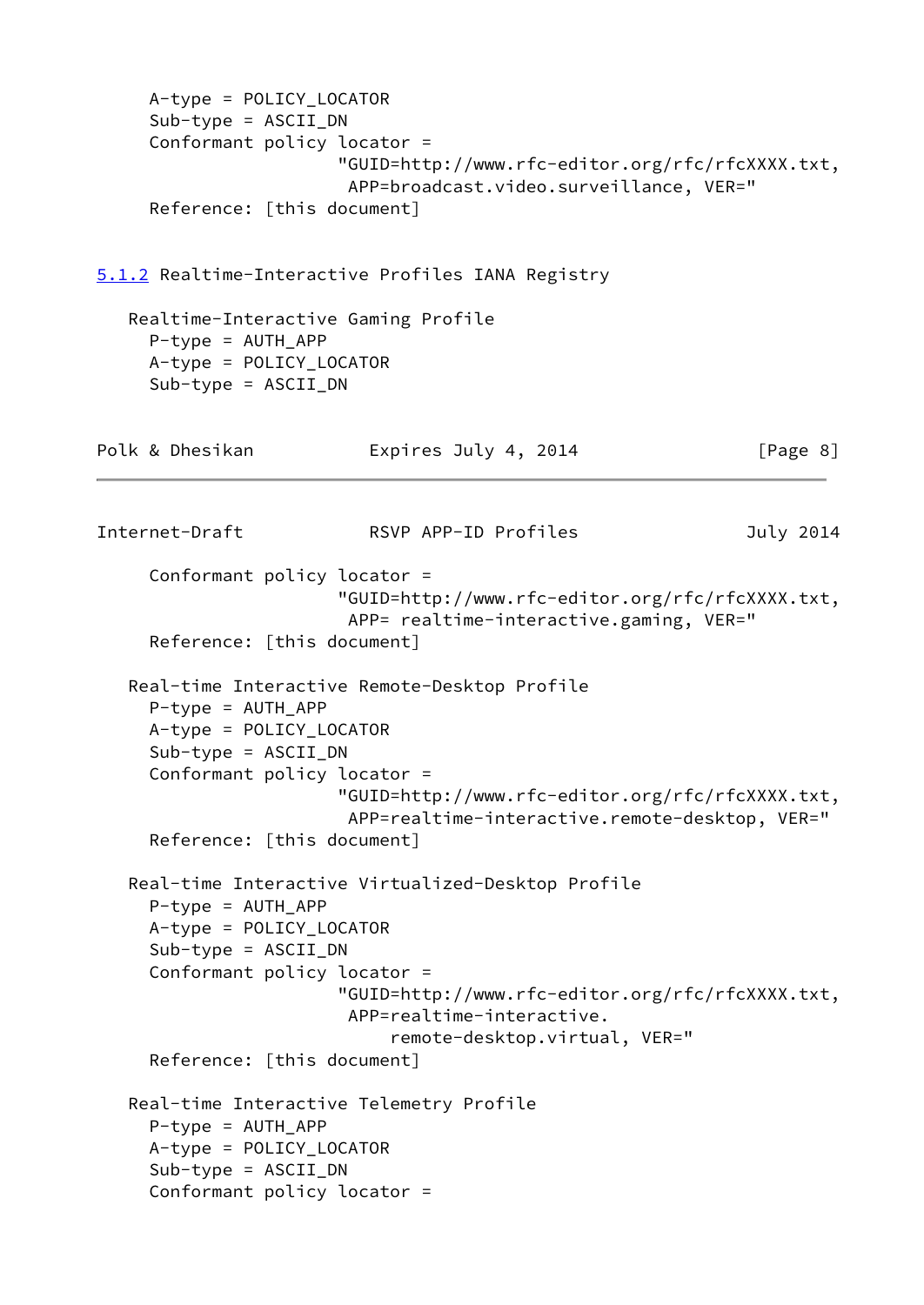```
 "GUID=http://www.rfc-editor.org/rfc/rfcXXXX.txt,
                         APP=realtime-interactive.telemetry, VER="
      Reference: [this document]
5.1.3 Multimedia-Conferencing Profiles IANA Registry
    Multimedia-Conferencing Presentation-Data Profile
      P-type = AUTH_APP
      A-type = POLICY_LOCATOR
      Sub-type = ASCII_DN
      Conformant policy locator =
                       "GUID=http://www.rfc-editor.org/rfc/rfcXXXX.txt,
                       APP= multimedia-conferencing.presentation-data,
                       VER="
      Reference: [this document]
    Multimedia-Conferencing Presentation-Video Profile
     P-type = AUTH APP
      A-type = POLICY_LOCATOR
      Sub-type = ASCII_DN
      Conformant policy locator =
                       "GUID=http://www.rfc-editor.org/rfc/rfcXXXX.txt,
Polk & Dhesikan Expires July 4, 2014 [Page 9]
Internet-Draft RSVP APP-ID Profiles July 2014
                        APP= multimedia-conferencing.presentation-video,
                       VER="
      Reference: [this document]
    Multimedia-Conferencing Presentation-Audio Profile
      P-type = AUTH_APP
      A-type = POLICY_LOCATOR
      Sub-type = ASCII_DN
      Conformant policy locator =
                       "GUID=http://www.rfc-editor.org/rfc/rfcXXXX.txt,
                       APP= multimedia-conferencing.presentation-audio,
                        VER="
      Reference: [this document]
    Multimedia-Conferencing Application-Sharing Profile
      P-type = AUTH_APP
      A-type = POLICY_LOCATOR
      Sub-type = ASCII_DN
      Conformant policy locator =
                      "GUID=http://www.rfc-editor.org/rfc/rfcXXXX.txt,
```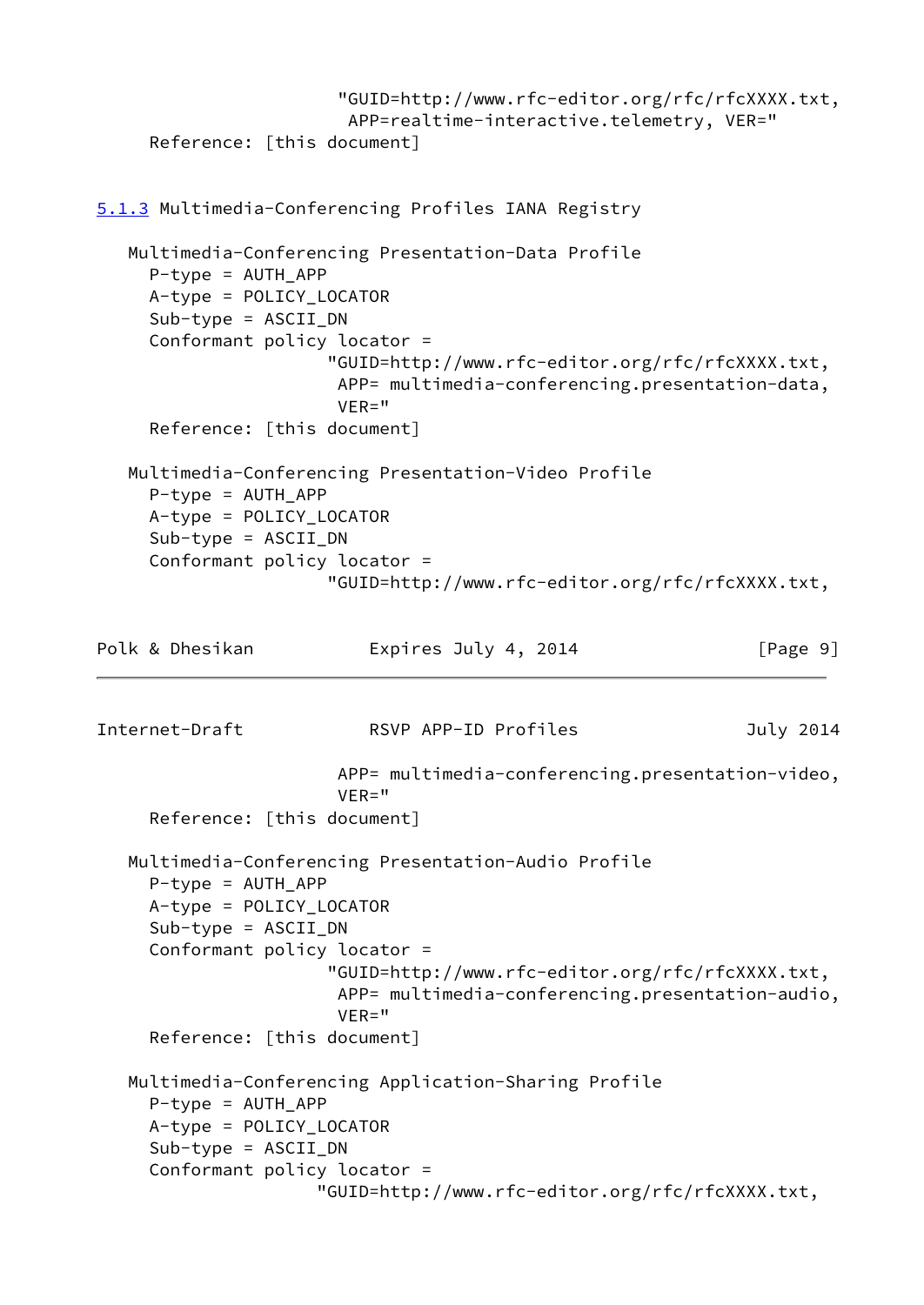```
 APP= multimedia-conferencing.application-sharing,
                       VER="
      Reference: [this document]
    Multimedia-Conferencing Whiteboarding Profile
      P-type = AUTH_APP
      A-type = POLICY_LOCATOR
      Sub-type = ASCII_DN
      Conformant policy locator =
                      "GUID=http://www.rfc-editor.org/rfc/rfcXXXX.txt,
                       APP= multimedia-conferencing.whiteboarding, VER="
      Reference: [this document]
5.1.4 Multimedia-Streaming Profiles IANA Registry
    Multimedia-Streaming Multiplex Profile
      P-type = AUTH_APP
      A-type = POLICY_LOCATOR
     Sub-type = ASCII DN
      Conformant policy locator =
                        "GUID=http://www.rfc-editor.org/rfc/rfcXXXX.txt,
                         APP=multimedia-streaming.multiplex, VER="
      Reference: [this document]
    Multimedia-Streaming Webcast Profile
      P-type = AUTH_APP
      A-type = POLICY_LOCATOR
      Sub-type = ASCII_DN
      Conformant policy locator =
                        "GUID=http://www.rfc-editor.org/rfc/rfcXXXX.txt,
                        APP=multimedia-streaming.webcast, VER="
Polk & Dhesikan Expires July 4, 2014 [Page 10]
Internet-Draft RSVP APP-ID Profiles July 2014
      Reference: [this document]
5.1.5 Conversational Profiles IANA Registry
    Conversational Audio Profile
     P-type = AUTH APP
      A-type = POLICY_LOCATOR
      Sub-type = ASCII_DN
      Conformant policy locator =
                        "GUID=http://www.rfc-editor.org/rfc/rfcXXXX.txt,
```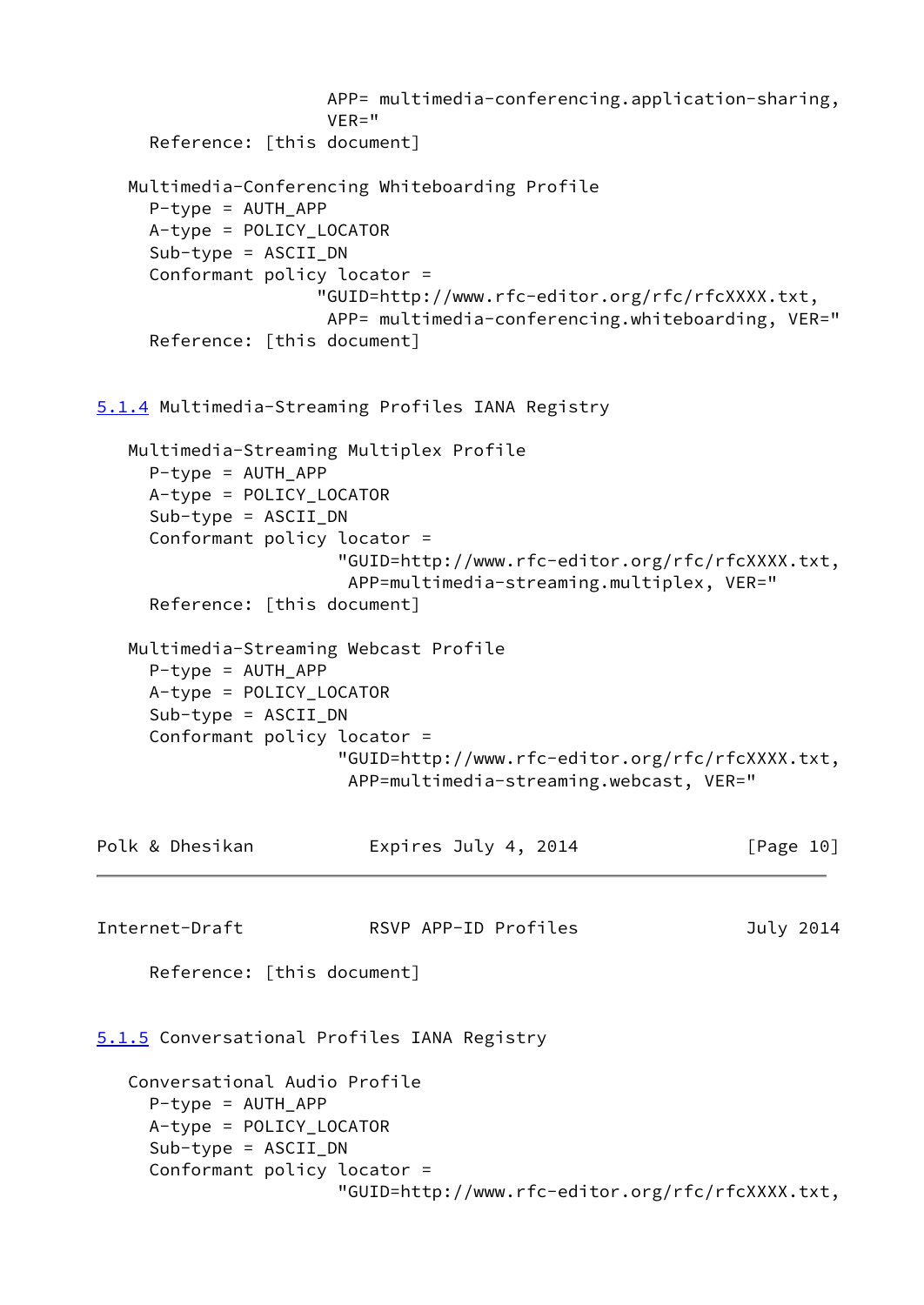```
 APP=conversational.audio, VER="
      Reference: [this document]
    Conversational Audio Admitted Profile
     P-type = AUTH APP
      A-type = POLICY_LOCATOR
      Sub-type = ASCII_DN
      Conformant policy locator =
                        "GUID=http://www.rfc-editor.org/rfc/rfcXXXX.txt,
                         APP=conversational.audio.aq:admitted, VER="
      Reference: [this document]
    Conversational Video Profile
      P-type = AUTH_APP
      A-type = POLICY_LOCATOR
     Sub-type = ASCII DN
      Conformant policy locator =
                        "GUID=http://www.rfc-editor.org/rfc/rfcXXXX.txt,
                         APP=conversational.video, VER="
      Reference: [this document]
    Conversational Video Admitted Profile
     P-type = AUTH APP
      A-type = POLICY_LOCATOR
      Sub-type = ASCII_DN
      Conformant policy locator =
                        "GUID=http://www.rfc-editor.org/rfc/rfcXXXX.txt,
                         APP=conversational.video.aq:admitted, VER="
      Reference: [this document]
    Conversational Audio Avconf Profile
      P-type = AUTH_APP
      A-type = POLICY_LOCATOR
      Sub-type = ASCII_DN
      Conformant policy locator =
                        "GUID=http://www.rfc-editor.org/rfc/rfcXXXX.txt,
                         APP=conversational.audio.avconf, VER="
      Reference: [this document]
    Conversational Audio Avconf Admitted Profile
      P-type = AUTH_APP
Polk & Dhesikan Expires July 4, 2014 [Page 11]
Internet-Draft RSVP APP-ID Profiles July 2014
    A-type = POLICY_LOCATOR
```
<span id="page-12-0"></span>Sub-type = ASCII\_DN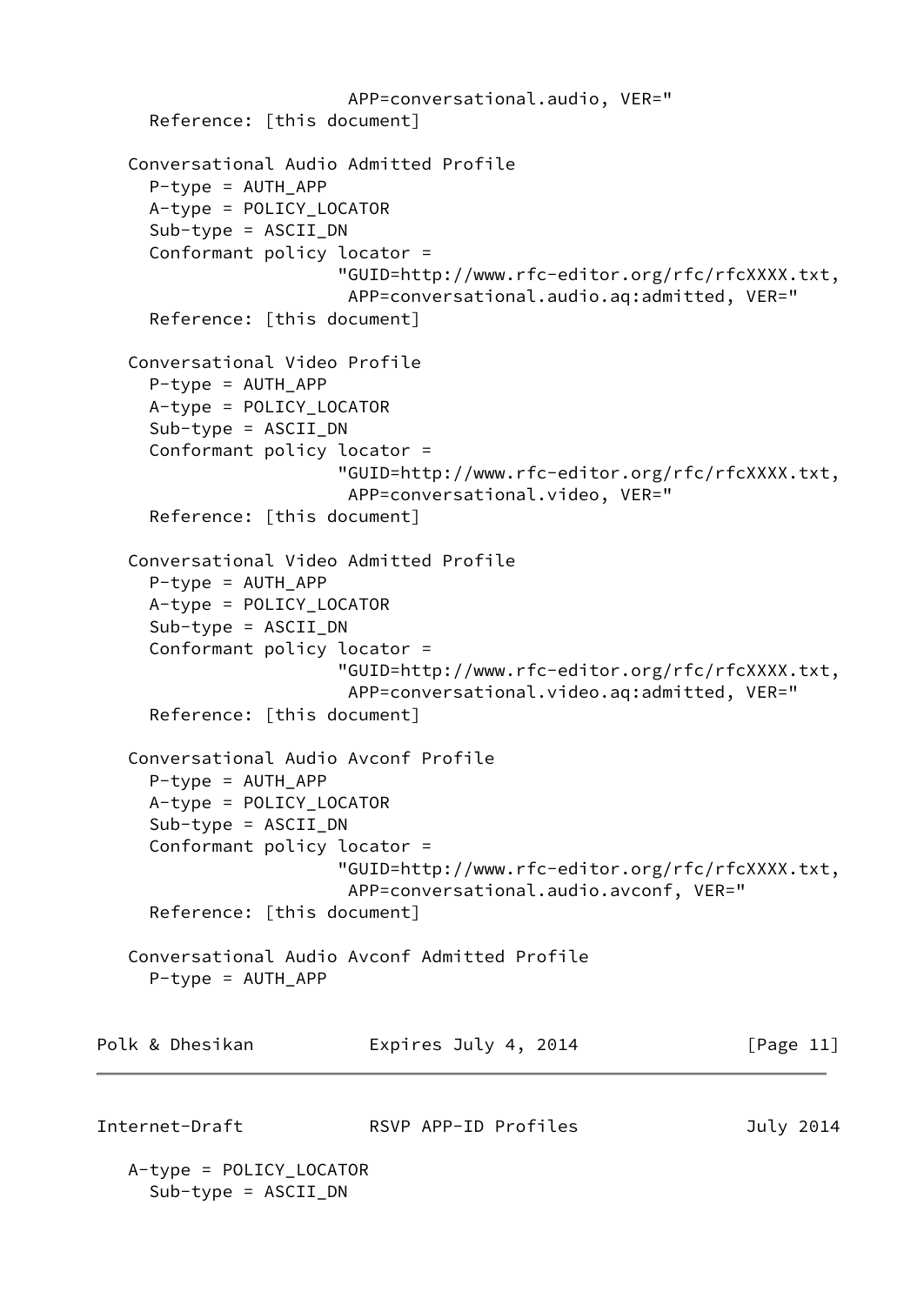```
 Conformant policy locator =
                      "GUID=http://www.rfc-editor.org/rfc/rfcXXXX.txt,
                       APP=conversational.audio.avconf.aq:admitted,
                       VER="
   Reference: [this document]
 Conversational Video Avconf Profile
   P-type = AUTH_APP
   A-type = POLICY_LOCATOR
   Sub-type = ASCII_DN
   Conformant policy locator =
                      "GUID=http://www.rfc-editor.org/rfc/rfcXXXX.txt,
                       APP=conversational.video.avconf, VER="
   Reference: [this document]
 Conversational Video Avconf Admitted Profile
  P-type = AUTH APP
   A-type = POLICY_LOCATOR
   Sub-type = ASCII_DN
   Conformant policy locator =
                      "GUID=http://www.rfc-editor.org/rfc/rfcXXXX.txt,
                       APP=conversational.video.avconf.aq:admitted,
                      VFR = " Reference: [this document]
 Conversational Audio Immersive Profile
   P-type = AUTH_APP
   A-type = POLICY_LOCATOR
   Sub-type = ASCII_DN
   Conformant policy locator =
                      "GUID=http://www.rfc-editor.org/rfc/rfcXXXX.txt,
                      APP=conversational.audio.immersive, VER="
   Reference: [this document]
 Conversational Audio Immersive Admitted Profile
  P-type = AUTH APP
   A-type = POLICY_LOCATOR
  Sub-type = ASCII DN
   Conformant policy locator =
                      "GUID=http://www.rfc-editor.org/rfc/rfcXXXX.txt,
                       APP=conversational.audio.immersive.aq:admitted,
                      VFR = " Reference: [this document]
 Conversational Video Immersive Profile
   P-type = AUTH_APP
   A-type = POLICY_LOCATOR
   Sub-type = ASCII_DN
   Conformant policy locator =
                      "GUID=http://www.rfc-editor.org/rfc/rfcXXXX.txt,
```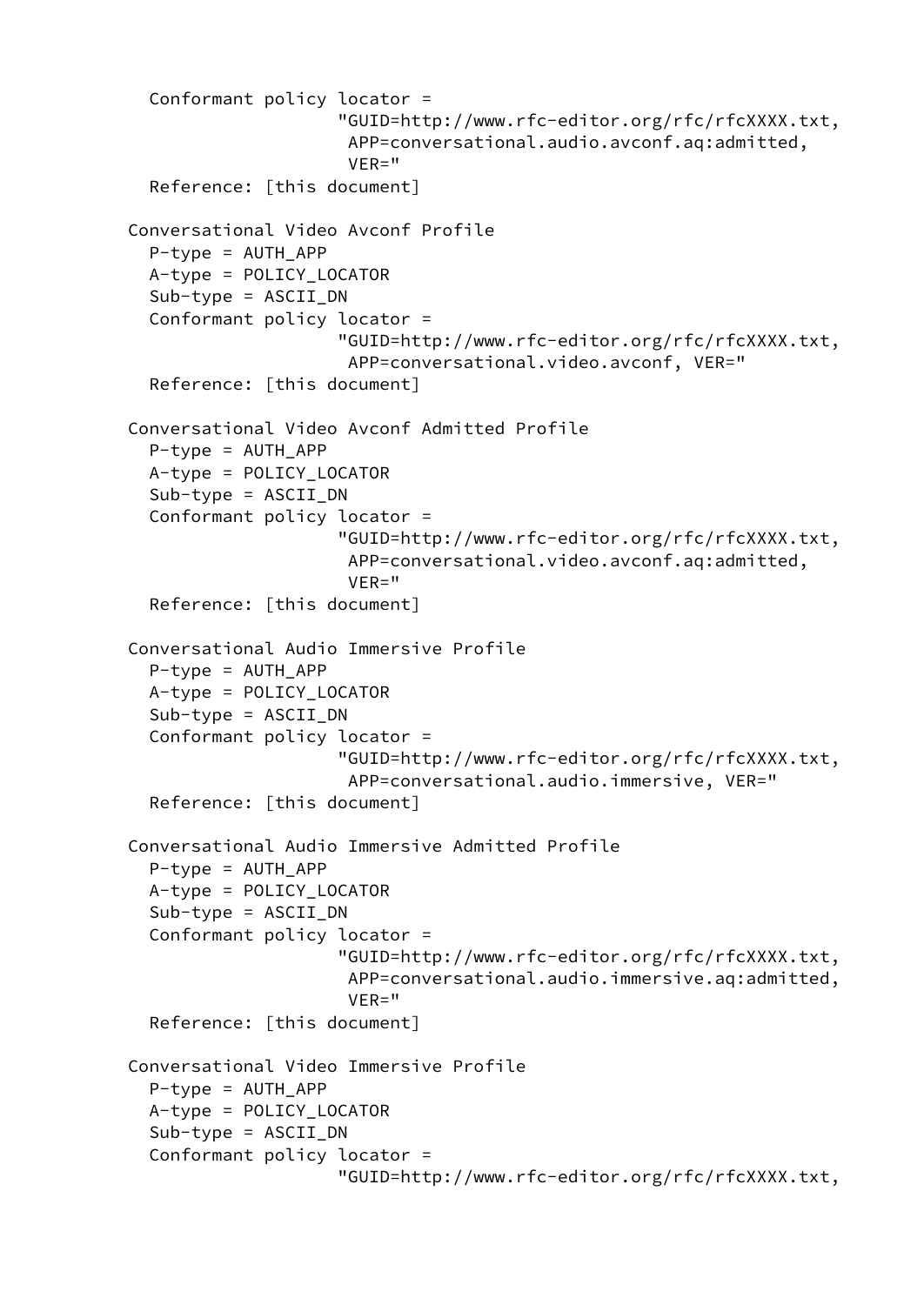```
Internet-Draft RSVP APP-ID Profiles July 2014
                        APP=conversational.video.immersive, VER="
     Reference: [this document]
   Conversational Video Immersive Admitted Profile
     P-type = AUTH APP
     A-type = POLICY_LOCATOR
     Sub-type = ASCII_DN
      Conformant policy locator =
                       "GUID=http://www.rfc-editor.org/rfc/rfcXXXX.txt,
                        APP=conversational.video.immersive.aq:admitted,
                        VER="
     Reference: [this document]
```
<span id="page-14-0"></span>[6](#page-14-0). Acknowledgments

 To Francois Le Faucheur, Paul Jones, Ken Carlberg, Georgios Karagiannis and Glen Lavers for their helpful comments, document reviews and encouragement.

- <span id="page-14-1"></span>[7](#page-14-1). References
- <span id="page-14-2"></span>[7.1](#page-14-2). Normative References
	- [RFC2119] S. Bradner, "Key words for use in RFCs to Indicate Requirement Levels", [RFC 2119](https://datatracker.ietf.org/doc/pdf/rfc2119), March 1997 Functional Specification", [RFC 2205,](https://datatracker.ietf.org/doc/pdf/rfc2205) September 1997
	- [RFC2205] R. Braden, Ed., L. Zhang, S. Berson, S. Herzog, S. Jamin, "Resource ReSerVation Protocol (RSVP) -- Version 1 Functional Specification", [RFC 2205,](https://datatracker.ietf.org/doc/pdf/rfc2205) September 1997
	- [RFC2474] K. Nichols, S. Blake, F. Baker, D. Black, "Definition of the Differentiated Services Field (DS Field) in the IPv4 and IPv6 Headers ", [RFC 2474](https://datatracker.ietf.org/doc/pdf/rfc2474), December 1998
	- [RFC2750] S. Herzog, "RSVP Extensions for Policy Control", [RFC 2750](https://datatracker.ietf.org/doc/pdf/rfc2750), January 2000
	- [RFC2872] Y. Bernet, R. Pabbati, "Application and Sub Application Identity Policy Element for Use with RSVP", [RFC 2872,](https://datatracker.ietf.org/doc/pdf/rfc2872) June 2000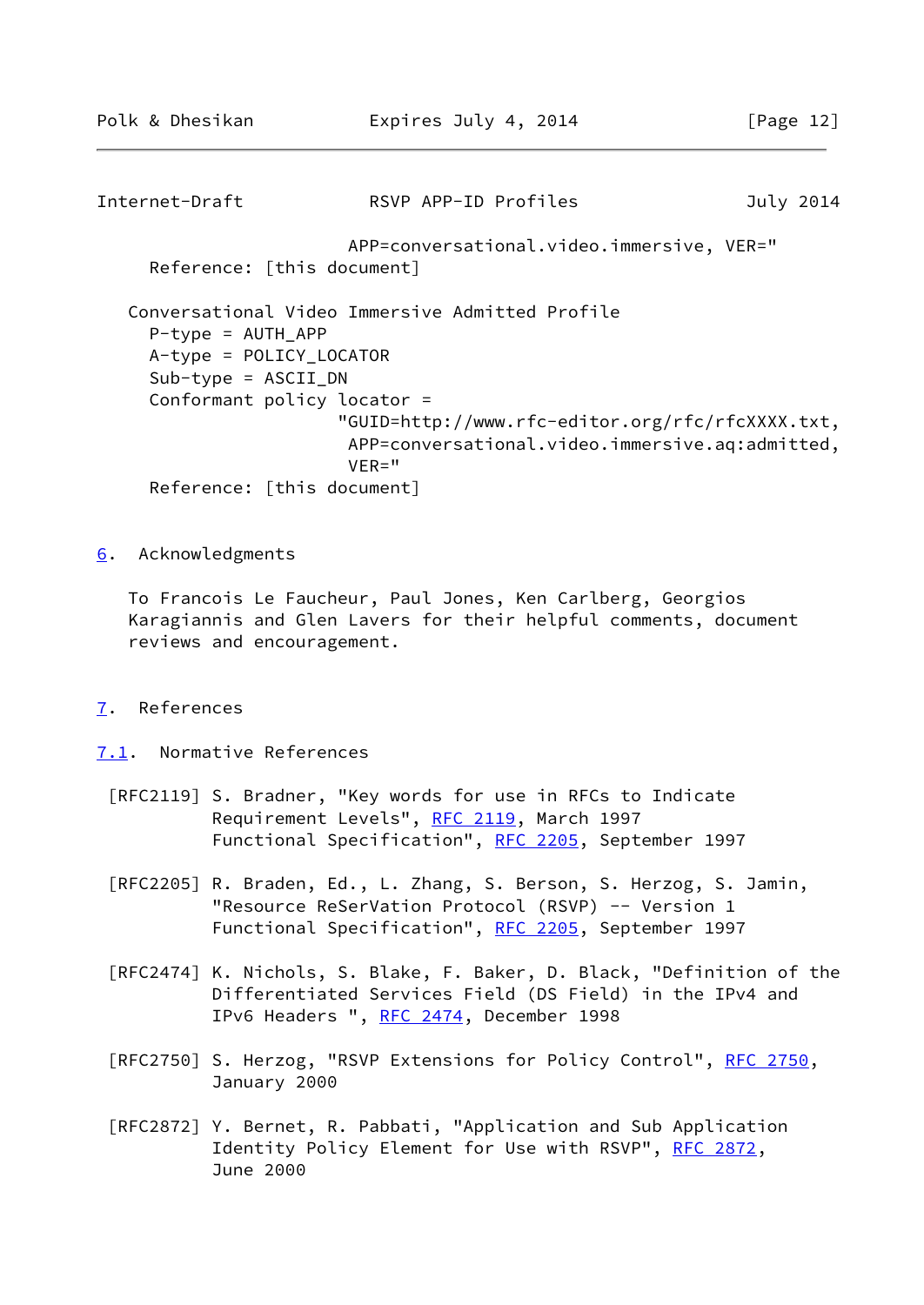[RFC2996] Y. Bernet, "Format of the RSVP DCLASS Object", [RFC 2996,](https://datatracker.ietf.org/doc/pdf/rfc2996) November 2000

 [RFC3182] S. Yadav, R. Yavatkar, R. Pabbati, P. Ford, T. Moore, S. Herzog, R. Hess, "Identity Representation for RSVP", [RFC 3182](https://datatracker.ietf.org/doc/pdf/rfc3182), October 2001

[RFC5226] T. Narten, H. Alvestrand, "Guidelines for Writing an IANA

| Polk & Dhesikan | Expires July 4, 2014 | [Page 13] |
|-----------------|----------------------|-----------|
|-----------------|----------------------|-----------|

<span id="page-15-1"></span>Internet-Draft RSVP APP-ID Profiles July 2014

Considerations Section in RFCs", [RFC 5226](https://datatracker.ietf.org/doc/pdf/rfc5226), May 2008

- <span id="page-15-2"></span> [ID-TRAF-CLASS] J. Polk, S. Dhesikan, P. Jones, "The Session Description Protocol (SDP) 'trafficclass' Attribute", work in progress, Feb 2013
- <span id="page-15-0"></span>[7.2](#page-15-0). Informative References
	- [RFC4594] J. Babiarz, K. Chan, F Baker, "Configuration Guidelines for Diffserv Service Classes", [RFC 4594,](https://datatracker.ietf.org/doc/pdf/rfc4594) August 2006

Authors' Addresses

 James Polk 3913 Treemont Circle Colleyville, Texas, USA +1.817.271.3552

mailto: jmpolk@cisco.com

 Subha Dhesikan 170 W Tasman St San Jose, CA, USA +1.408-902-3351

mailto: sdhesika@cisco.com

Appendix  $-$  Changes to ID

 [Editor's Note: this appendix should be removed in the RFC-Editor's process.]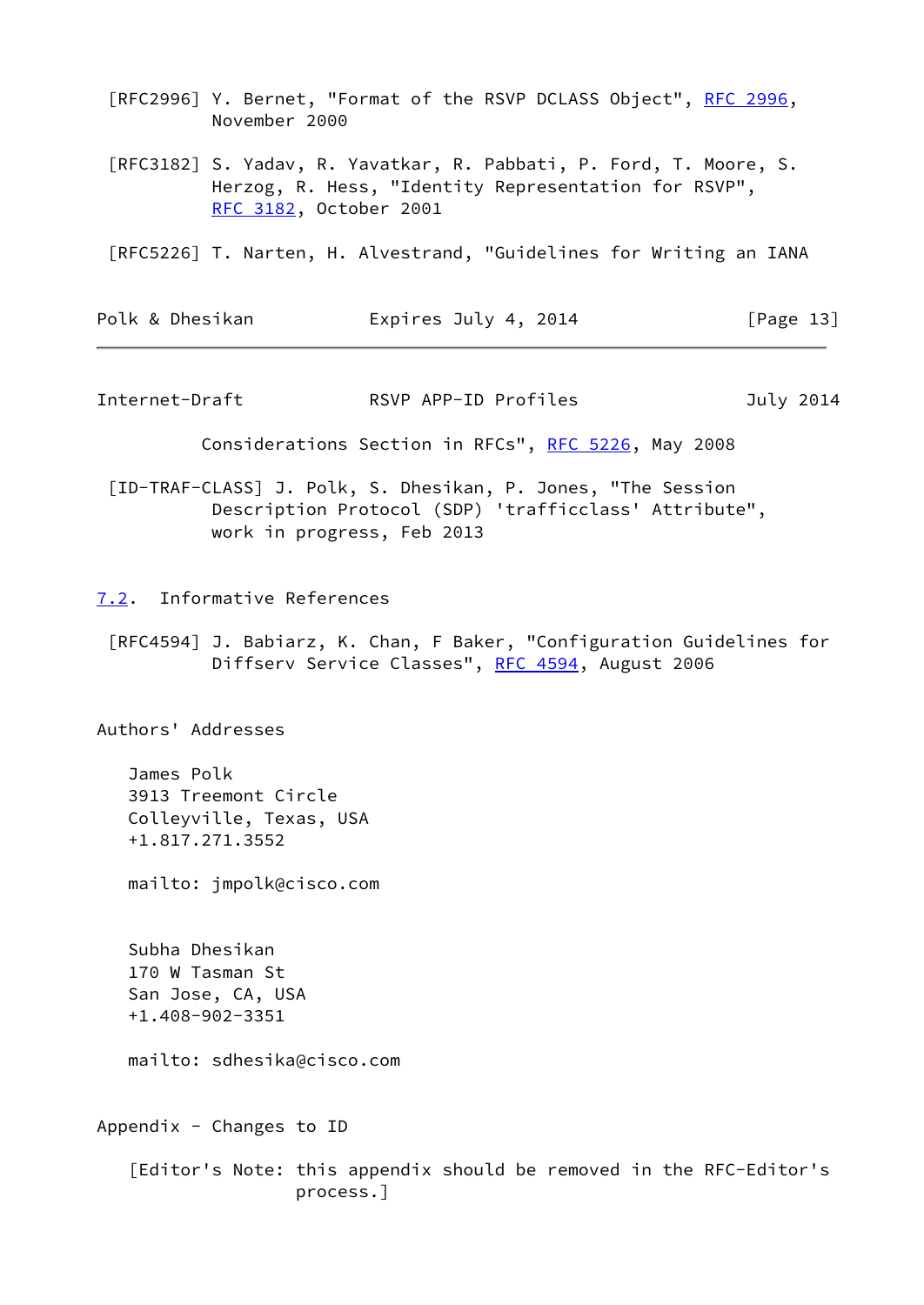<span id="page-16-0"></span>[A.1](#page-16-0) - Changes from WG version -00 to WG version -01

The following changes were made in this version:

- corrected nits

- globally replaced GUID link from the MMUSIC Trafficclass ID to the future RFC of that document.
- added profiles for presentation-video and presentation-audio

<span id="page-16-1"></span> $A.2$  - Changes from Individual -04 to WG version -00

The following changes were made in this version:

| Polk & Dhesikan | Expires July 4, 2014 | [Page 14] |
|-----------------|----------------------|-----------|
|-----------------|----------------------|-----------|

Internet-Draft RSVP APP-ID Profiles July 2014

- changed P-Type from APP\_TC back to AUTH\_APP, which is already defined.
- fixed nits and inconsistencies

<span id="page-16-2"></span> $A.3$  - Changes from Individual -03 to -04

The following changes were made in this version:

- clarified security considerations section to mean RSVP cannot police the type of traffic within a reservation to know if a traffic flow should be using a different profile, as defined in this document.
- changed existing informative language regarding "... other Sub-types ..." from 'can' to normative 'MAY'.
- editorial changes to clear up minor mistakes

<span id="page-16-3"></span> $A.4$  - Changes from Individual -02 to -03

The following changes were made in this version:

- Added [\[ID-TRAF-CLASS](#page-15-2)] as a reference